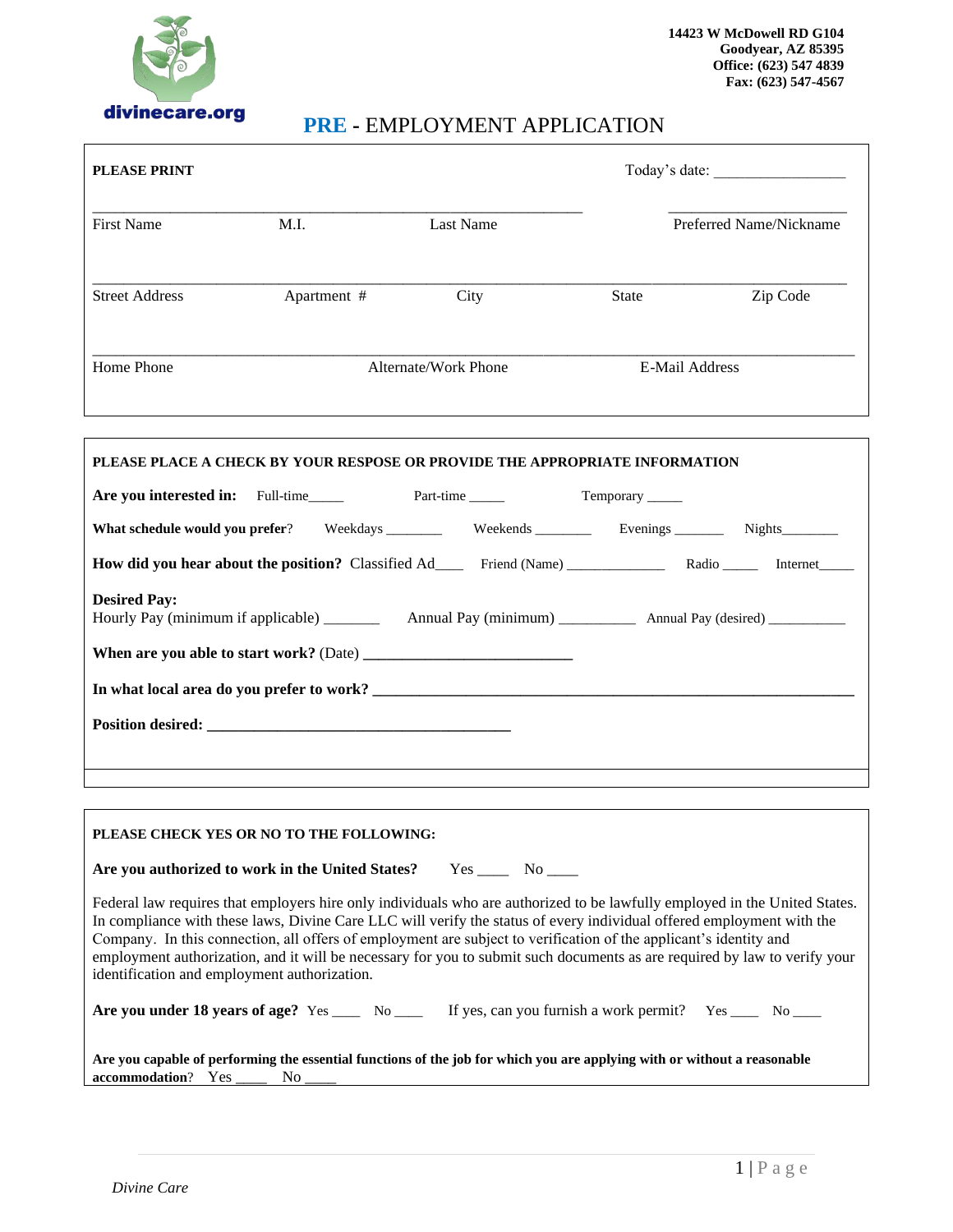# 2 | P a g e

| PLEASE LIST YOUR WORK EXPERIENCE BELOW (MOST RECENT JOB FIRST) |
|----------------------------------------------------------------|
|----------------------------------------------------------------|

|             | <b>COMPANY NAME</b>                                              |                     | YOUR POSITION and TITLE               |  |
|-------------|------------------------------------------------------------------|---------------------|---------------------------------------|--|
|             |                                                                  |                     |                                       |  |
| <b>FROM</b> | NO. & STREET                                                     |                     | SUPERVISOR'S NAME, TITLE and POSITION |  |
| YR.<br>MO.  |                                                                  |                     |                                       |  |
|             | <b>CITY</b><br><b>STATE</b>                                      | <b>ZIP CODE</b>     | <b>SUPERVISOR'S TELEPHONE NUMBER</b>  |  |
|             | <b>TYPE OF BUSINESS</b>                                          | <b>STARTING PAY</b> | <b>FINAL PAY</b>                      |  |
|             |                                                                  | \$                  | \$.                                   |  |
| <b>TO</b>   | <b>TELEPHONE NUMBER</b>                                          | <b>TERMINATION</b>  | <b>REASON</b>                         |  |
| YR.<br>MO.  | $\rightarrow$                                                    | $\Box$ VOLUNTARY    |                                       |  |
|             | $\Box$ INVOLUNTARY                                               |                     |                                       |  |
|             | BRIEFLY DESCRIBE YOUR MAJOR DUTIES AND REASON(S) FOR TERMINATION |                     |                                       |  |
|             |                                                                  |                     |                                       |  |
|             |                                                                  |                     |                                       |  |
|             |                                                                  |                     |                                       |  |

|                           | <b>COMPANY NAME</b>                                              |                          | YOUR POSITION and TITLE               |
|---------------------------|------------------------------------------------------------------|--------------------------|---------------------------------------|
| <b>FROM</b><br>YR.<br>MO. | NO. & STREET                                                     |                          | SUPERVISOR'S NAME, TITLE and POSITION |
|                           | <b>CITY</b><br><b>STATE</b>                                      | <b>ZIP CODE</b>          | SUPERVISOR'S TELEPHONE NUMBER         |
|                           | <b>TYPE OF BUSINESS</b>                                          | <b>STARTING PAY</b>      | <b>FINAL PAY</b>                      |
| <b>TO</b>                 | TELEPHONE NUMBER                                                 | \$<br><b>TERMINATION</b> | \$<br><b>REASON</b>                   |
| YR.                       | $($ )                                                            | $\hfill\Box$ VOLUNTARY   |                                       |
| MO.                       |                                                                  | $\Box$ INVOLUNTARY       |                                       |
|                           | BRIEFLY DESCRIBE YOUR MAJOR DUTIES AND REASON(S) FOR TERMINATION |                          |                                       |
|                           |                                                                  |                          |                                       |
|                           | <b>COMPANY NAME</b>                                              |                          | YOUR POSITION and TITLE               |
| <b>FROM</b><br>YR.<br>MO. | NO. & STREET                                                     |                          | SUPERVISOR'S NAME, TITLE and POSITION |
|                           | <b>CITY</b><br><b>STATE</b>                                      | <b>ZIP CODE</b>          | SUPERVISOR'S TELEPHONE NUMBER         |
|                           | <b>TYPE OF BUSINESS</b>                                          | <b>STARTING PAY</b>      | <b>FINAL PAY</b>                      |
|                           |                                                                  | \$                       | \$                                    |
| <b>TO</b>                 | TELEPHONE NUMBER                                                 | <b>TERMINATION</b>       | <b>REASON</b>                         |
| YR.<br>MO.                | $($ )                                                            | $\Box$ VOLUNTARY         |                                       |
|                           | $\Box$ INVOLUNTARY                                               |                          |                                       |
|                           | BRIEFLY DESCRIBE YOUR MAJOR DUTIES AND REASON(S) FOR TERMINATION |                          |                                       |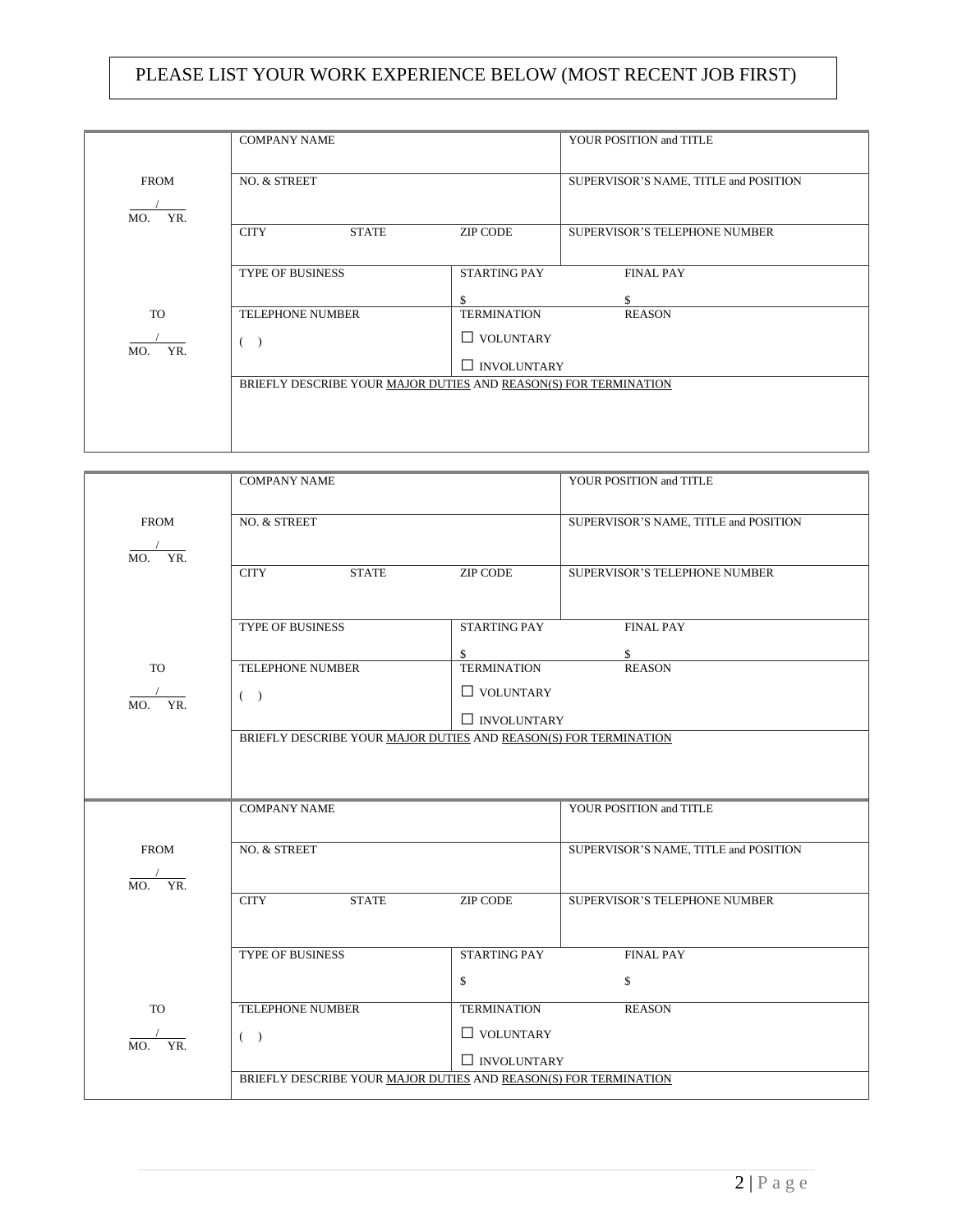#### *ADDITIONAL INFORMATION:*

#### UNEMPLOYMENT ACCOUNT FOR ALL PERIODS OF TIME, THREE MONTHS OR MORE, BETWEEN POSITIONS HELD OR AFTER SCHOOL

| <b>FROM</b> | TO | HOW DID YOU SPEND THIS TIME? |
|-------------|----|------------------------------|
|             |    |                              |
|             |    |                              |
| <b>FROM</b> | TO | HOW DID YOU SPEND THIS TIME? |
|             |    |                              |
|             |    |                              |

#### **EDUCATION:**

| <b>NAME AND ADDRESS OF SCHOOL</b> | <b>MAJOR</b><br><b>SUBJECT</b> | <b>DID YOU</b><br><b>GRADUATE?</b> | <b>TYPE OF</b><br><b>DEGREE OR DIPLOMA</b> |
|-----------------------------------|--------------------------------|------------------------------------|--------------------------------------------|
| HIGH SCHOOL OR PREP               |                                |                                    |                                            |
| <b>COLLEGE</b>                    |                                |                                    |                                            |
| <b>COLLEGE OR GRADUATE</b>        |                                |                                    |                                            |
| <b>OTHER</b>                      |                                |                                    |                                            |

#### **PROFESSIONAL DESIGNATIONS:**

| <b>DESIGNATION</b> | ORGANIZATION GRANTING DESIGNATION | DATE COMPLETED |
|--------------------|-----------------------------------|----------------|
| <b>DESIGNATION</b> | ORGANIZATION GRANTING DESIGNATION | DATE COMPLETED |

#### **PROFESSIONAL LICENSES:**

| <b>TYPE OF LICENSE</b> | <b>STATE GRANTING LICENSE</b> | <b>LICENSE NUMBER</b> |
|------------------------|-------------------------------|-----------------------|
| <b>TYPE OF LICENSE</b> | <b>STATE GRANTING LICENSE</b> | <b>LICENSE NUMBER</b> |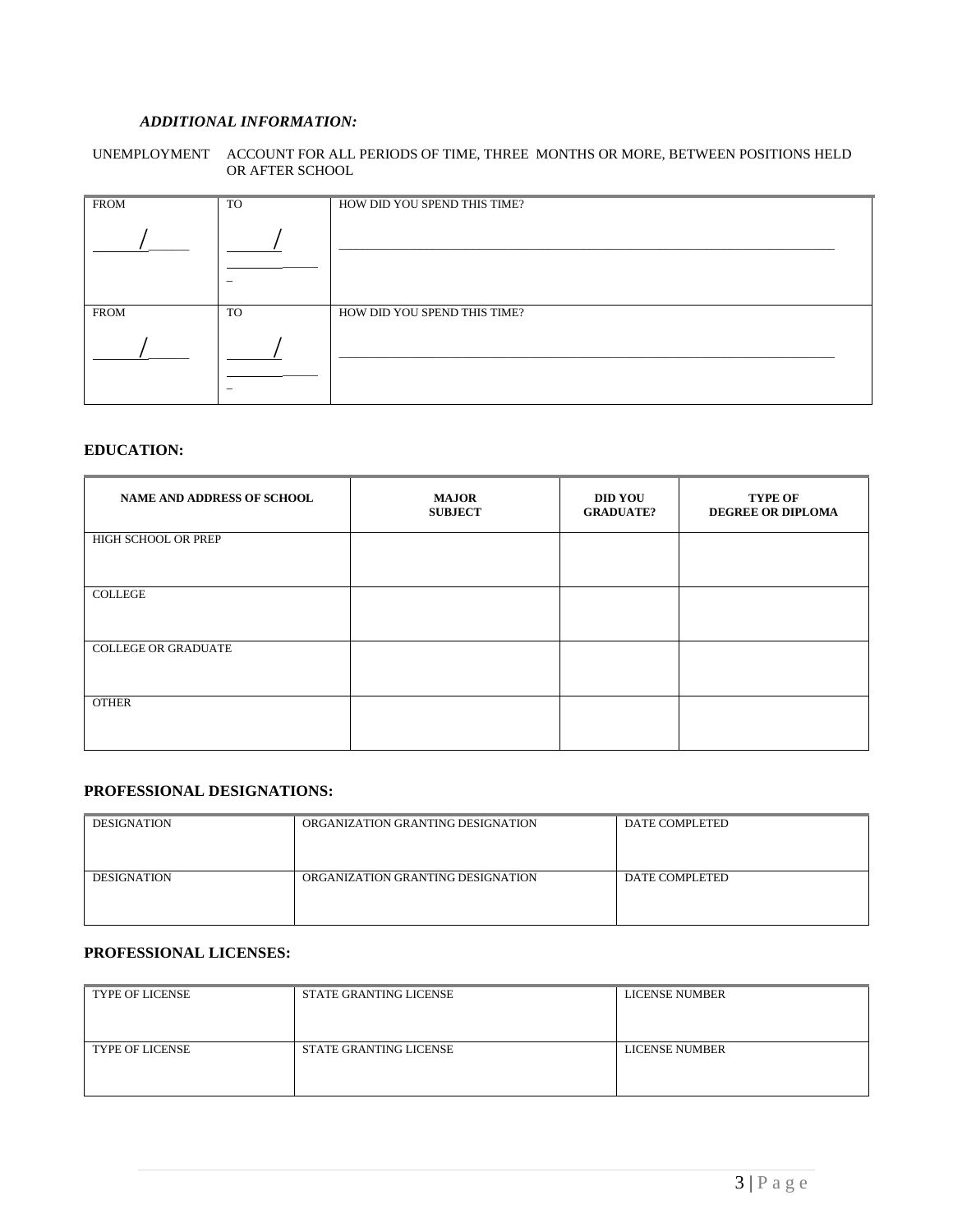#### **REFERENCES: Please list three professional references**

| <b>NAME</b> | <b>RELATIONSHIP</b> | <b>COMPANY</b> | PHONE/ALTERNATE<br><b>PHONE</b> |
|-------------|---------------------|----------------|---------------------------------|
|             |                     |                |                                 |
|             |                     |                |                                 |
|             |                     |                |                                 |

#### **PLEASE READ THE FOLLOWING INFORMATION CAREFULLY**

IN THE LAST SEVEN (7) YEARS, HAVE YOU BEEN CONVICTED OF OR HAVE YOU PLEADED GUILTY TO ANY FELONY OR MISDEMEANOR\*? (Please exclude minor traffic offenses and convictions which have been sealed, impounded, erased, expunged, annulled or nulled)

Yes No

If yes, please describe:

**\* PLEASE NOTE:** OTHER FACTORS WILL BE TAKEN INTO ACCOUNT SUCH AS THE NATURE OF THE OFFENSE, THE TIME THAT HAS PASSED SINCE THE CONVICTION AND THE TYPE OF JOB BEING SOUGHT. FURTHER, THIS INFORMATION WILL BE USED ONLY FOR JOB-RELATED PURPOSES AND ONLY TO THE EXTENT PERMITTED BY APPLICABLE LAW.

### **PLEASE READ CAREFULLY BEFORE SIGNING APPLICATION**

I have submitted the attached form to the company for the purpose of obtaining employment. I acknowledge that the use of this form, and my filling it out, does not indicate that any positions are open, nor does it obligate the company to further process my application.

My signature below attests to the fact that the information that I have provided on my application, resume, given verbally, or provided in any other materials, is true and complete to the best of my knowledge and also constitutes authority to verify any and all information submitted on this application. I understand that any misrepresentation or omission of any fact in my application, resume or any other materials, or during any interviews, can be justification for refusal of employment, or, if employed, termination from the Company's employ.

I also affirm that I have not signed any kind of restrictive document creating any obligation to any former employer that would restrict my acceptance of employment with the Company in the position I am seeking.